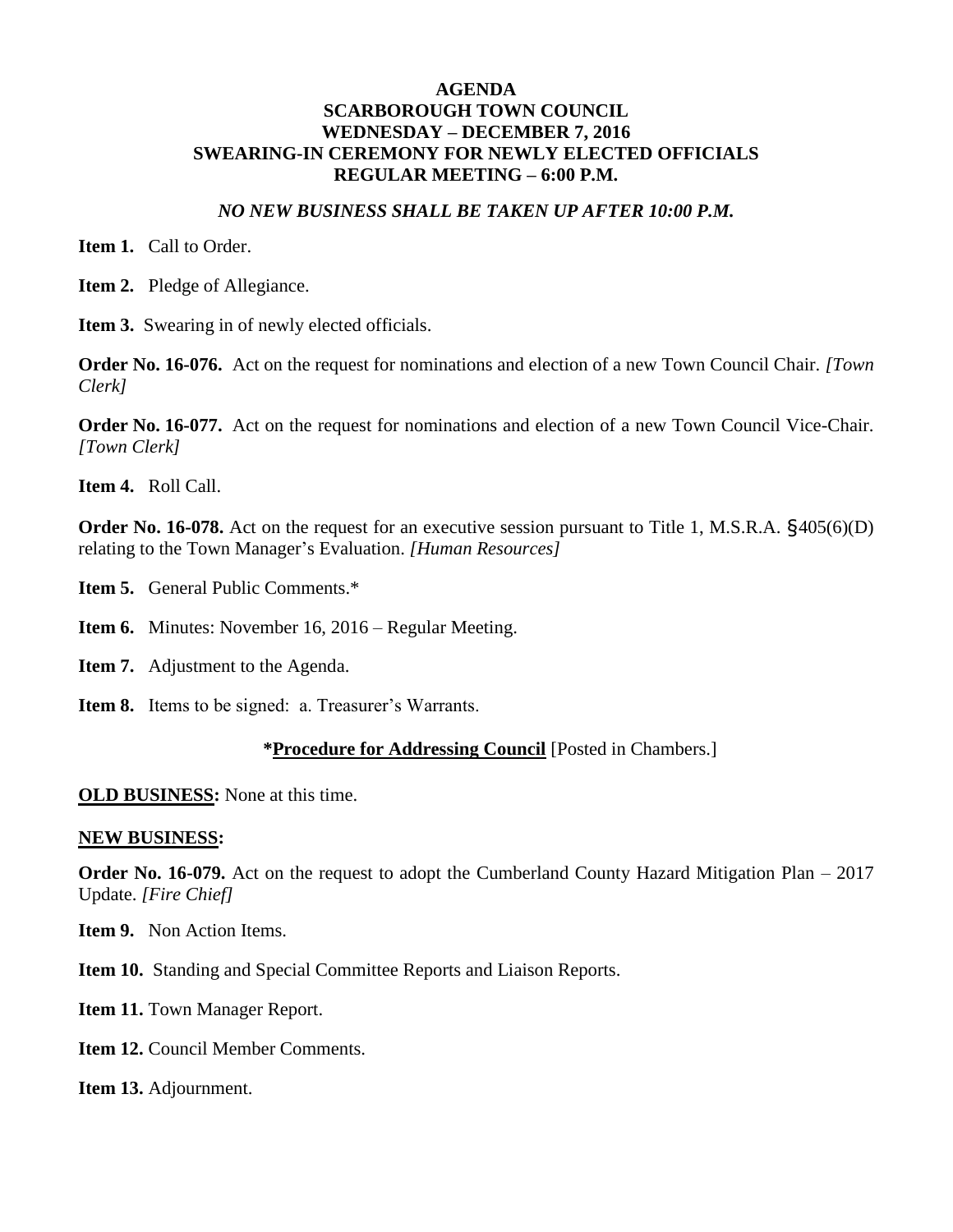**Order No. 16-076.** Move approval on the request for nominations and election of a new Town Council Chair. *[Town Clerk]*

| Town Clerk                | Ought to Pass<br>Recommendation    |  |
|---------------------------|------------------------------------|--|
| Sponsor                   |                                    |  |
| 12/07/16                  | N/A                                |  |
| <b>First Reading/Vote</b> | Second Reading/Final Approval/Vote |  |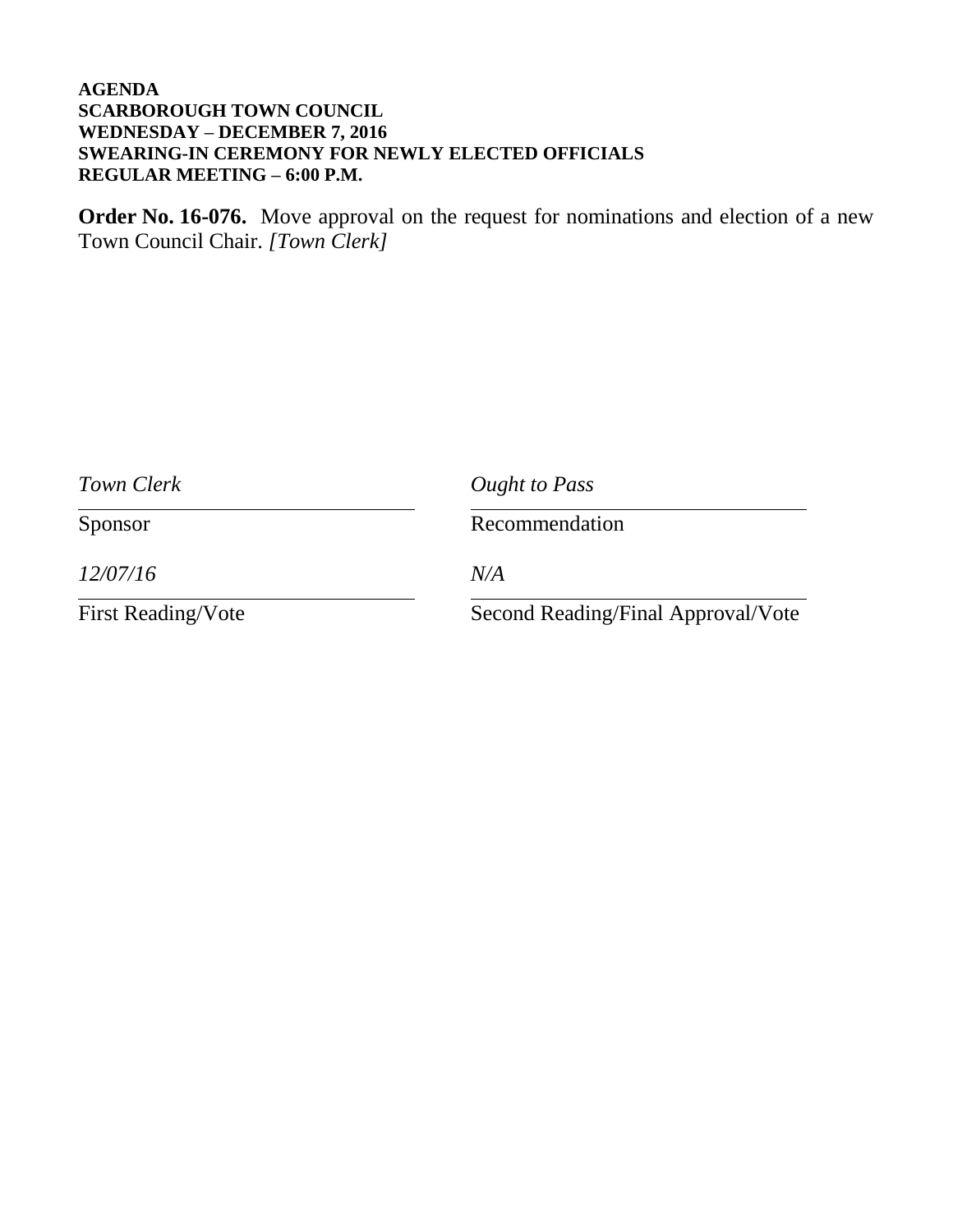**Order No. 16-077.** Move approval on the request for nominations and election of a new Town Council Vice-Chair. *[Town Clerk]*

| Town Clerk                | Ought to Pass<br>Recommendation    |  |
|---------------------------|------------------------------------|--|
| Sponsor                   |                                    |  |
| 12/07/16                  | N/A                                |  |
| <b>First Reading/Vote</b> | Second Reading/Final Approval/Vote |  |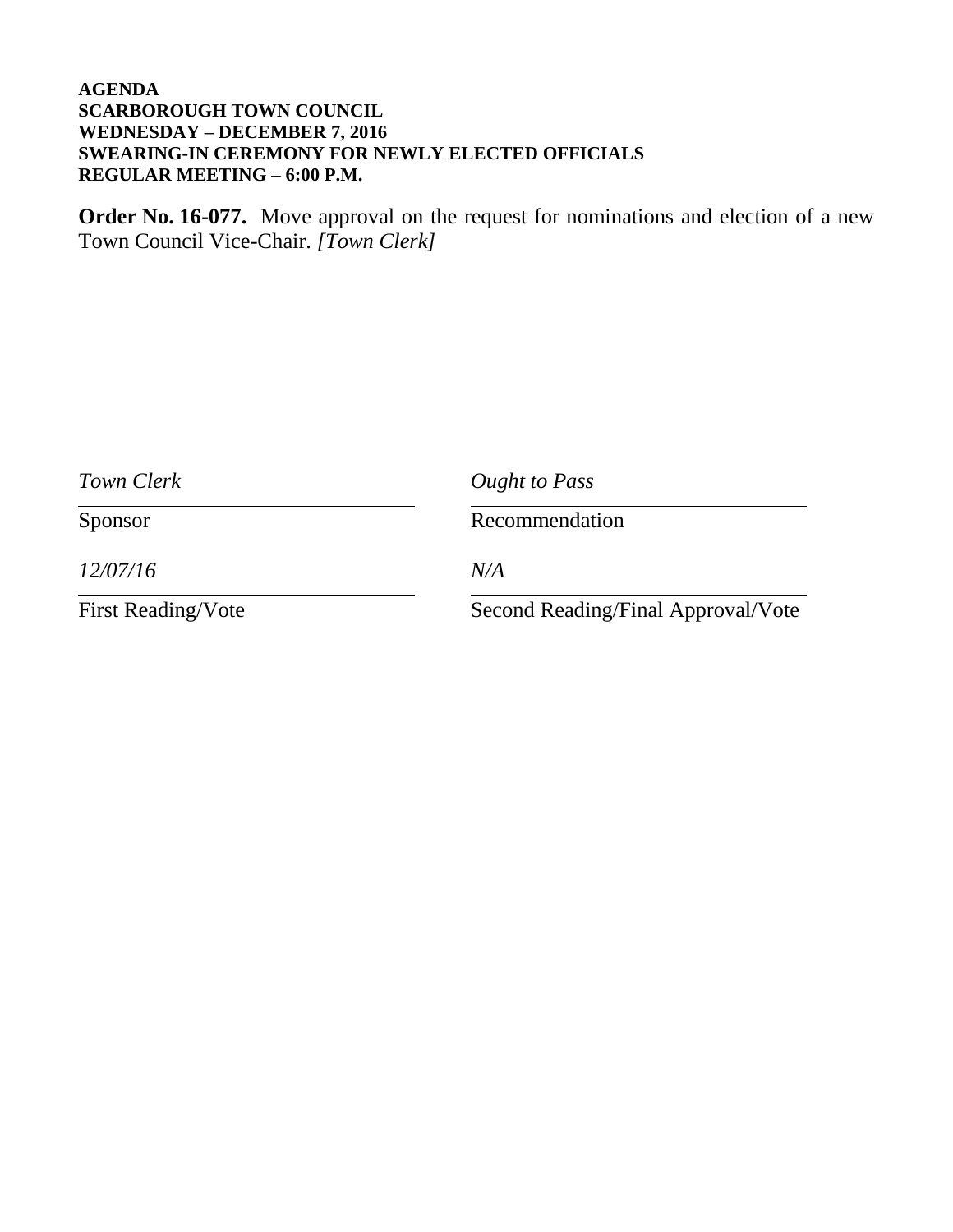**Order No. 16-078.** Move approval on the request for an executive session pursuant to Title 1, M.S.R.A. §405(6)(D) relating to the Town Manager's Evaluation. *[Human Resources]*

| Human Resources           | Ought to Pass<br>Recommendation    |  |
|---------------------------|------------------------------------|--|
| Sponsor                   |                                    |  |
| 12/07/16                  | N/A                                |  |
| <b>First Reading/Vote</b> | Second Reading/Final Approval/Vote |  |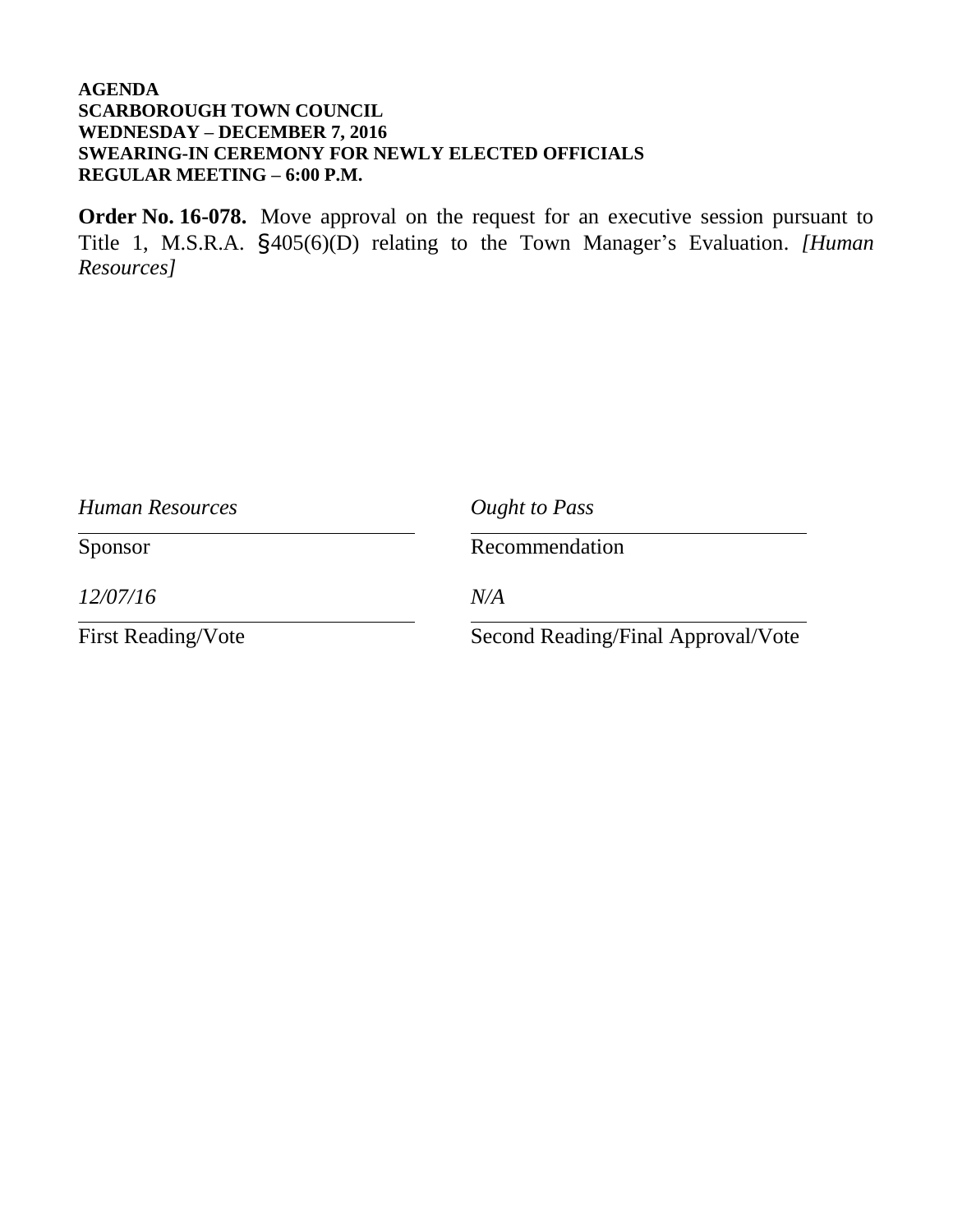**Order No. 16-079.** Move approval on the request to adopt the Cumberland County Hazard Mitigation Plan – 2017 Update. *[Fire Chief]*

| Fire Chief                | Ought to Pass<br>Recommendation    |  |
|---------------------------|------------------------------------|--|
| Sponsor                   |                                    |  |
| 12/07/16                  | N/A                                |  |
| <b>First Reading/Vote</b> | Second Reading/Final Approval/Vote |  |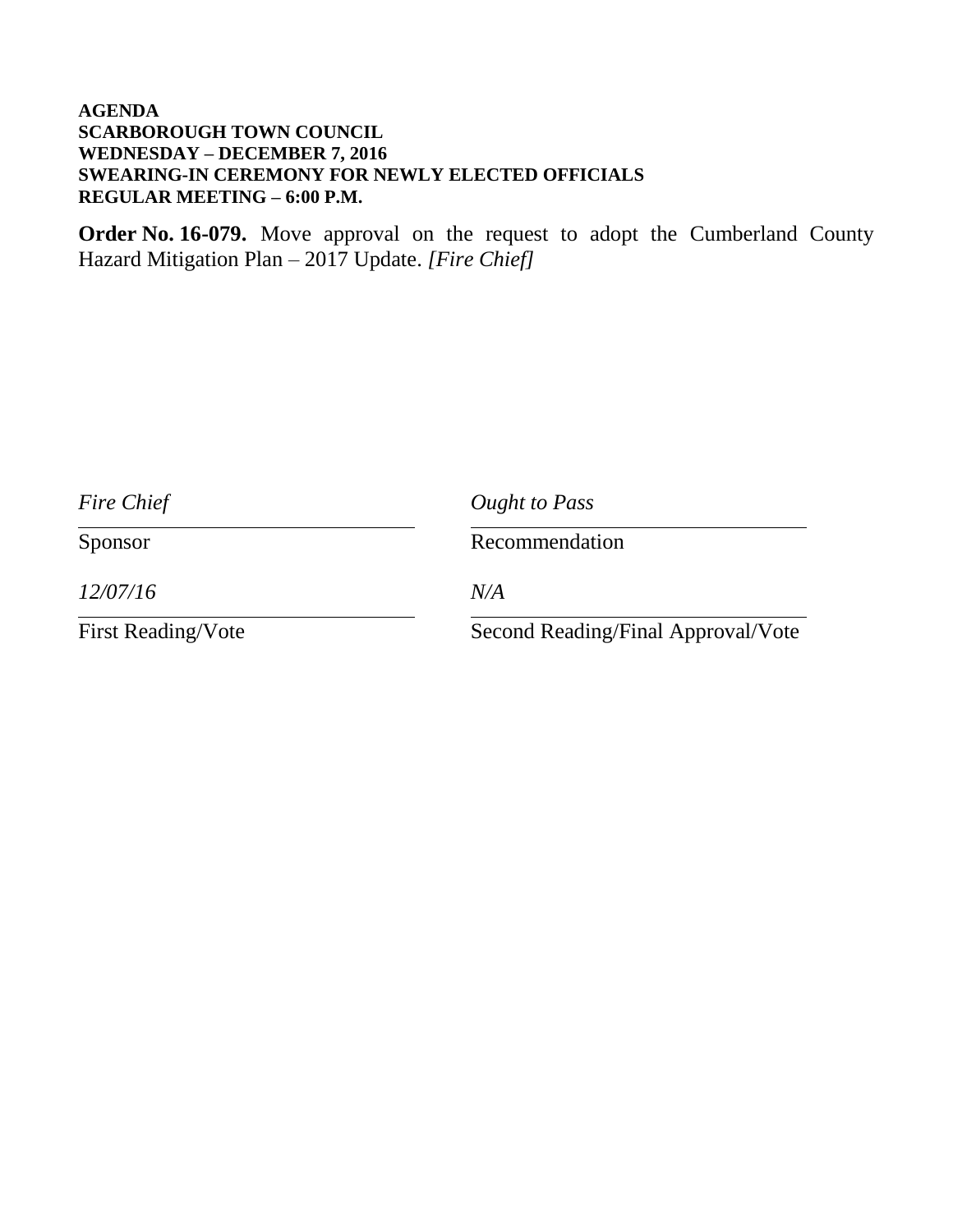### **2. PREREQUISITES**

Whereas, natural and man-made disasters may occur at any time, we recognize that to lessen the impacts of these disasters we will save resources, property, and lives in Cumberland County; and,

Whereas, the creation of a multi-jurisdictional Hazard Mitigation Plan is necessary for the development of a risk assessment and effective mitigation strategy; and,

Whereas, this multi-jurisdictional county of 3 cities and 25 towns is committed to the mitigation goals and measures as presented in this plan;

Therefore, the City/Town Councils and Boards of Selectmen hereby adopt the Cumberland County Hazard Mitigation Plan – 2017 Update; and,

Therefore, the Cumberland County Commissioners, acting on behalf of the county, hereby adopt the Cumberland County Hazard Mitigation Plan – 2017 Update.

Authorizing Signatures

| Commissioners/City/Town of    | Scarborough |      |
|-------------------------------|-------------|------|
| Shawn Babine/Signature        | Position    | Date |
| Christopher Caiazzo/Signature | Position    | Date |
| William Donovan/Signature     | Position    | Date |
| Katy Foley/Signature          | Position    | Date |
| Peter Hayes/Signature         | Position    | Date |
| Will Rowan/ Signature         | Position    | Date |
| Kate St. Clair/Signature      | Position    | Date |

Scarborough Town Office: 259 U.S. Route One - Scarborough, ME 04074 P.O. Box 360 Scarborough, ME 04070- 0360 (207) 730-4000

Contact Person:

SECTION II – PREREQUISITES PAGE 2-23 2017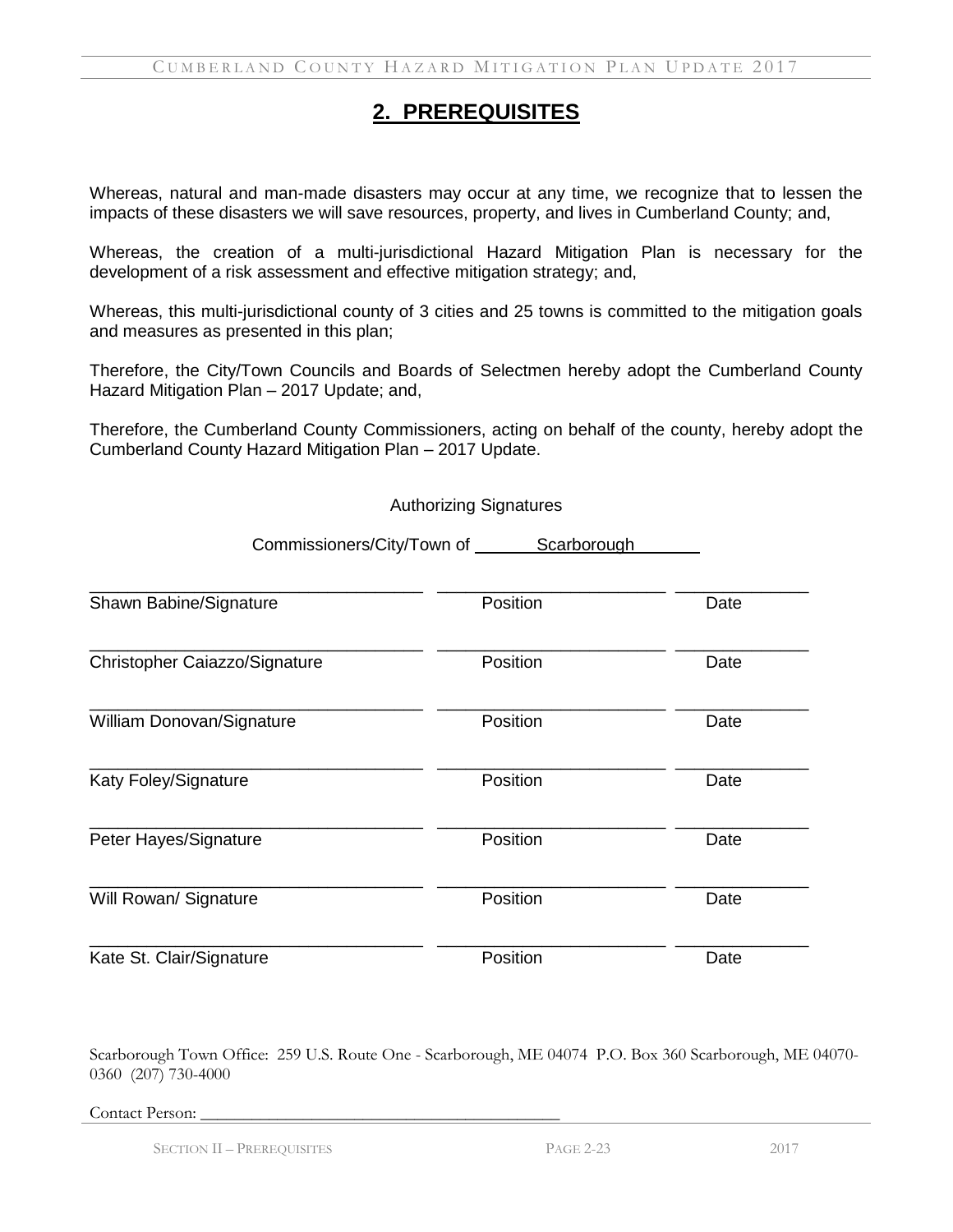## **Hazard Mitigation Plan** How Does It Affect Your Community?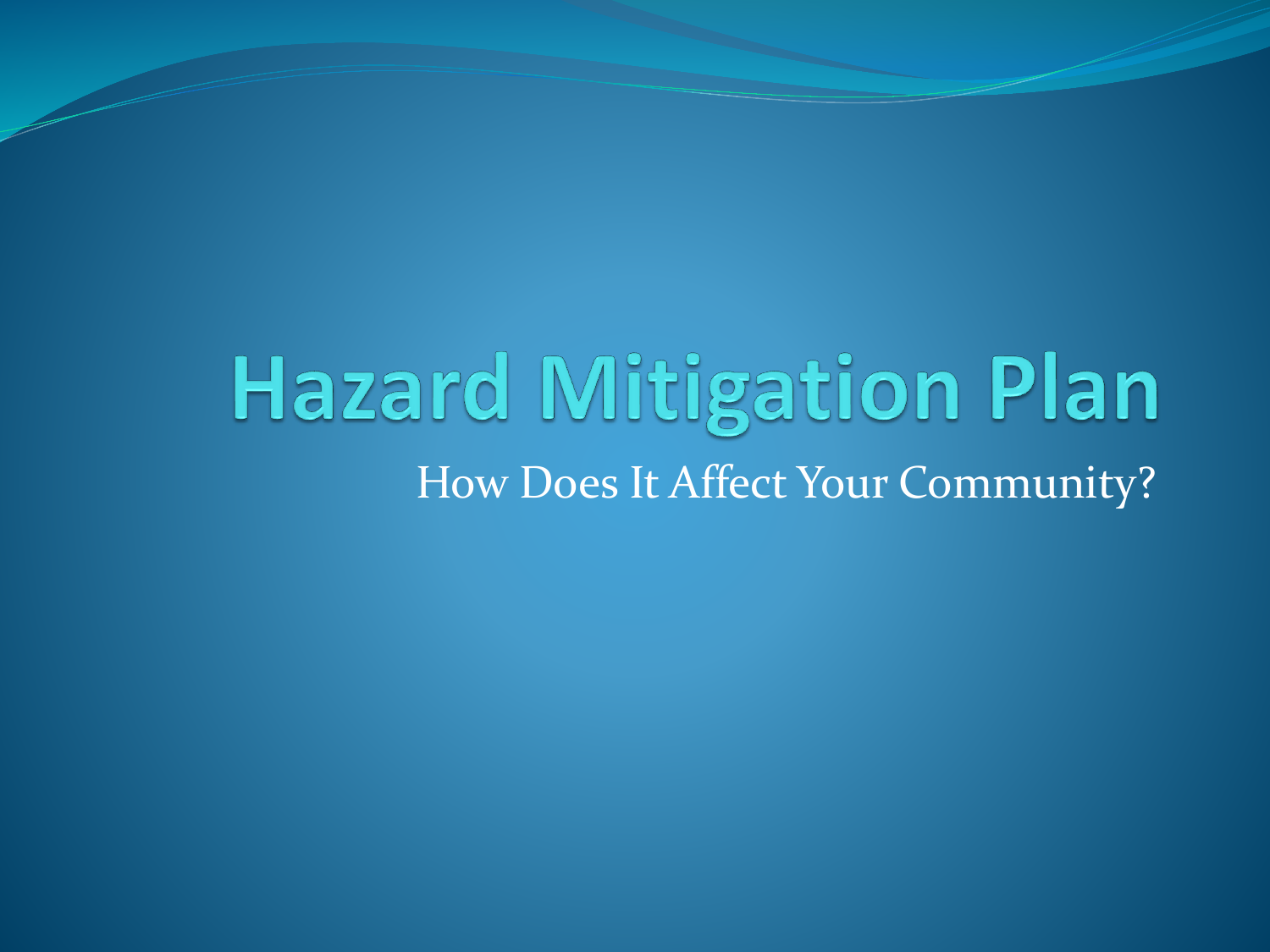## Why Does the County Write the Plan?

- To alleviate the burden on the municipalities
	- Plan has taken 18 months to write
		- Approximately 1800 man-hours
		- Specific FEMA guidance on language and format
- To provide consistency in reporting for all jurisdictions
- To provide an overview of the threats facing the county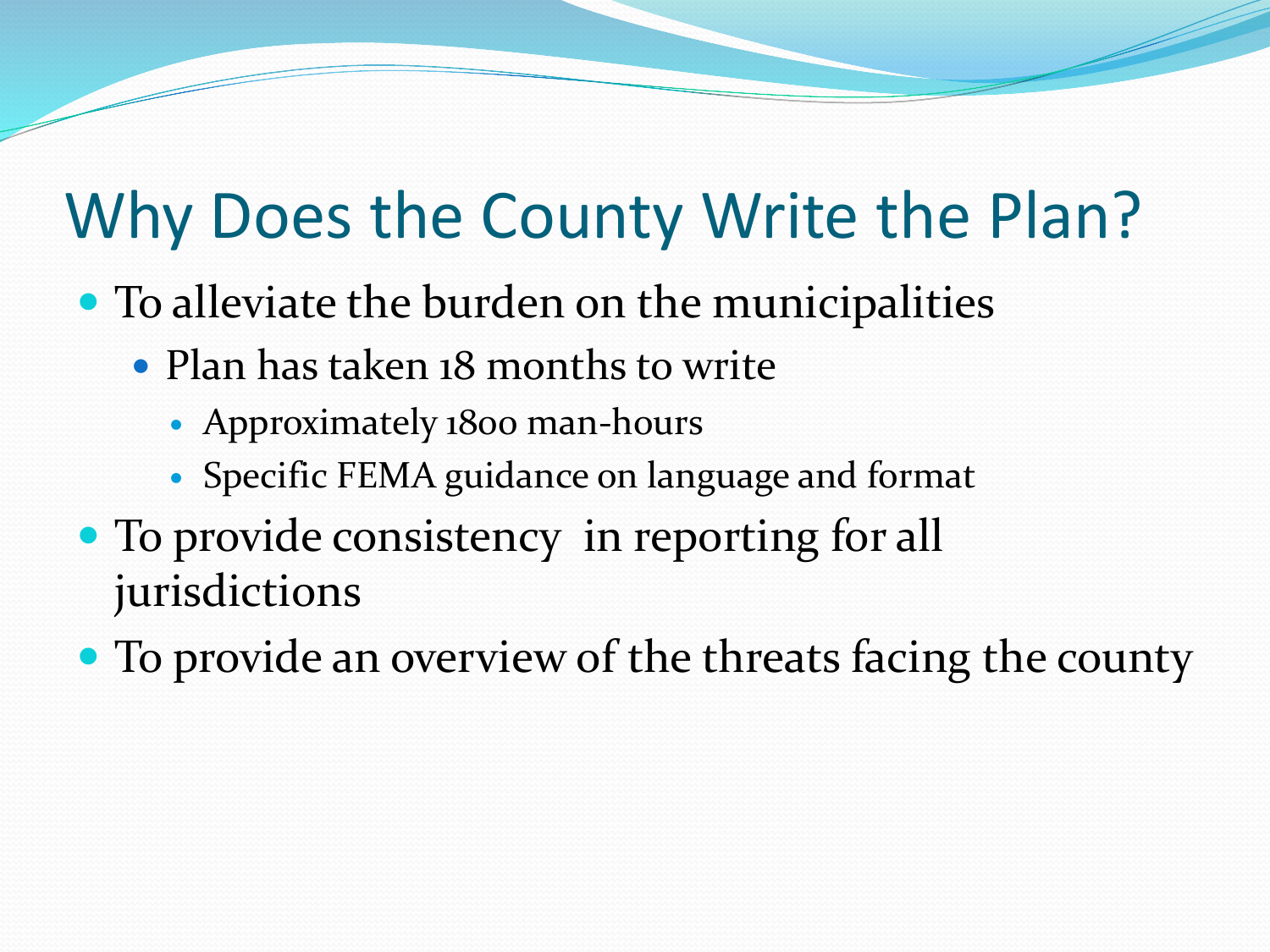## How Was the Plan Developed?

- Consultation with local Emergency Management Directors and/or Local Public Works/Road Commissioners
	- In person discussions
	- Emails
	- Phone calls
- Yearly updates from last five year plan helped provide information on mitigation progress
- Guidance from Maine Emergency Management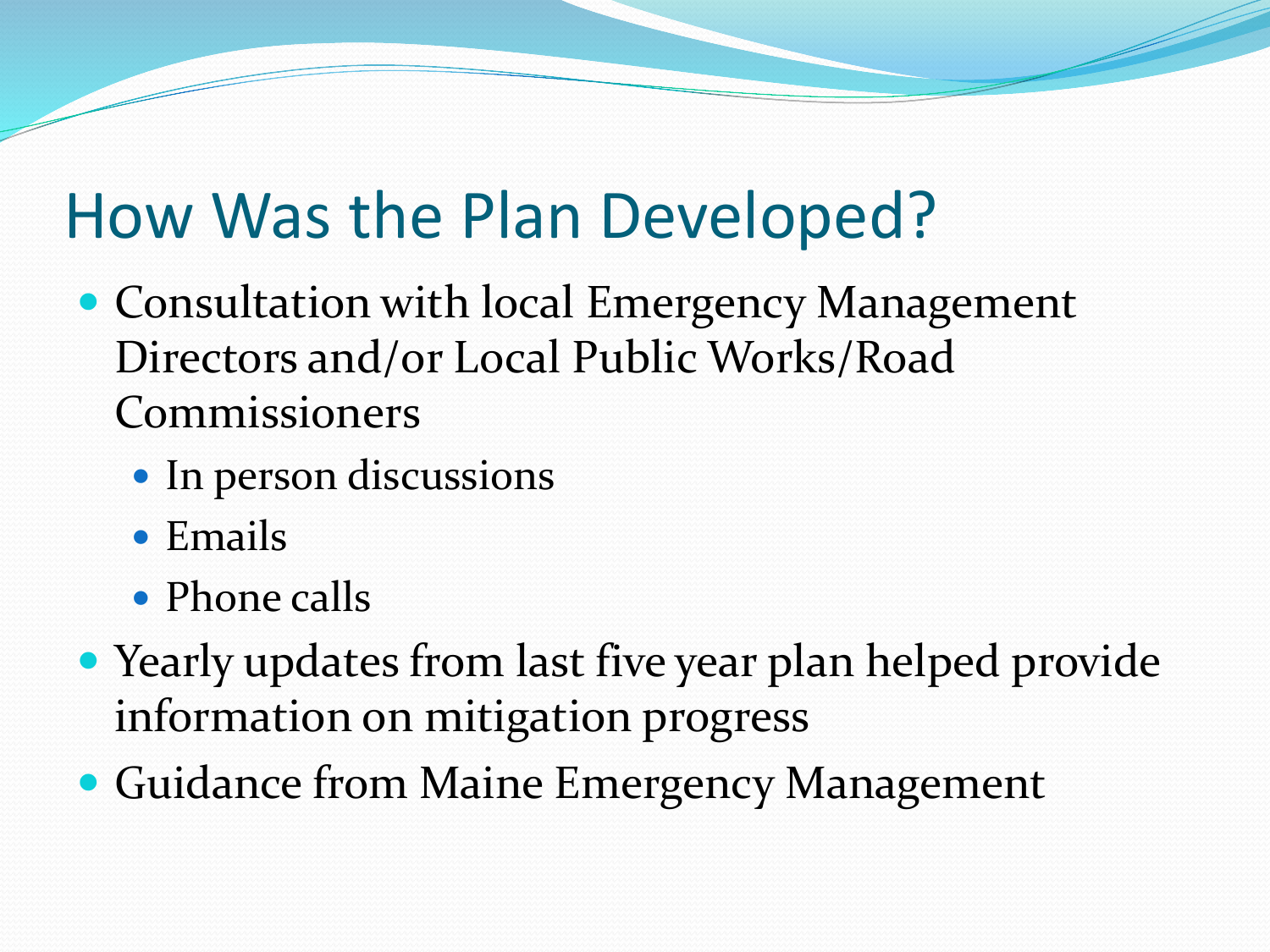# How Does It Affect Your Town?

- Provides an overview of your mitigation needs and progress
- Allows you to see the big picture beyond your boundaries
- Does NOT commit your town to anything!